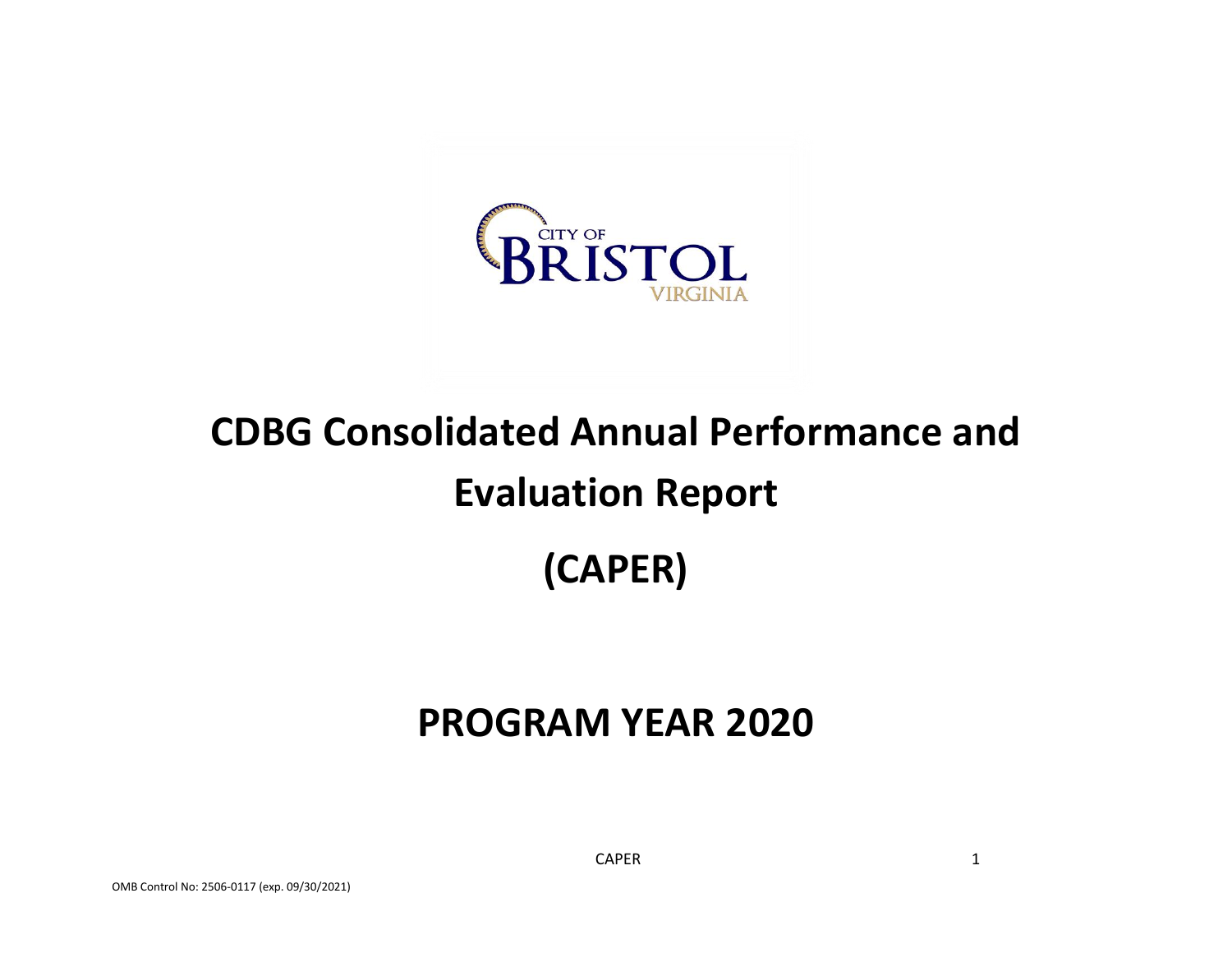## **CR-05 - Goals and Outcomes**

#### **Progress the jurisdiction has made in carrying out its strategic plan and its action plan. 91.520(a)**

This could be an overview that includes major initiatives and highlights that were proposed and executed throughout the program year.

Home improvements/emergency rehab continue to be in high demand and there is a waiting list of 11 projects. Improving the City's housing stock, particularly its older homes, and improving the quality of life of its residents, remains a priority for the City. It has found its home rehabilitation programs to be a growing need among its low to moderate income homeowners. Continued sidewalk improvements support the City's efforts to become safer, more accessible and more welcoming to pedestrian traffic, both local and visiting. One such project that was completed this year was the addition of a handicapped accessible ramp in an LMA that allows access from a parallel street directly to state street, the heart of the downtown district. These efforts are all part of the City's strategy to increase economic development activity in the downtown district. Also completed by the City this year was a comprehensive, city-wide housing needs assessment that identified an aging housing stock, lack of affordable housing and a large number of vacant properties.

The effects of the COVID-19 pandemic must be mentioned in this year's CAPER since it directly, negatively affected many of the City's businesses; many had to temporarily or permanently shut down. This was the same last year and, while it was hoped we would have moved beyond this pandemic, that has not occurred yet and it continues to hamper services to Bristolians.

The City continues to promote its Opportunity Zones and Enterprise Zone incentives to continue to gain visibility and momentum, and the City will continue to market these incentives, hopefully when the pandemic has slowed and the economy can pick up again.

CDBG funding continues to suppport the City's critical public service providers that provide direct services to low to moderate income community members. The City's homeless have been assisted though its agency partners, which include Kings Mt Permanent Supportive Housing which houses up to 12 chronically homeless men, and Crossroads Medical Mission which provides health care to the homeless and uninsured. The City's abused and neglected children have been assisted through the Children's Advocacy Center and the CASA program collectively, 135 abused/neglected children were assisted in the CIty of Bristol this past year, improving their outcomes to find safe and permanent homes. Three hundred and one (301) LMI individuals received medical care and prescriptions through Crossroads Medical Mission, and 63 individuals received literacy and job skills through the Bristol Library's Jones Creativity Center. It must be noted that these are fairly good numbers since COVID-19 posed many service provision barriers during the second half of the program year.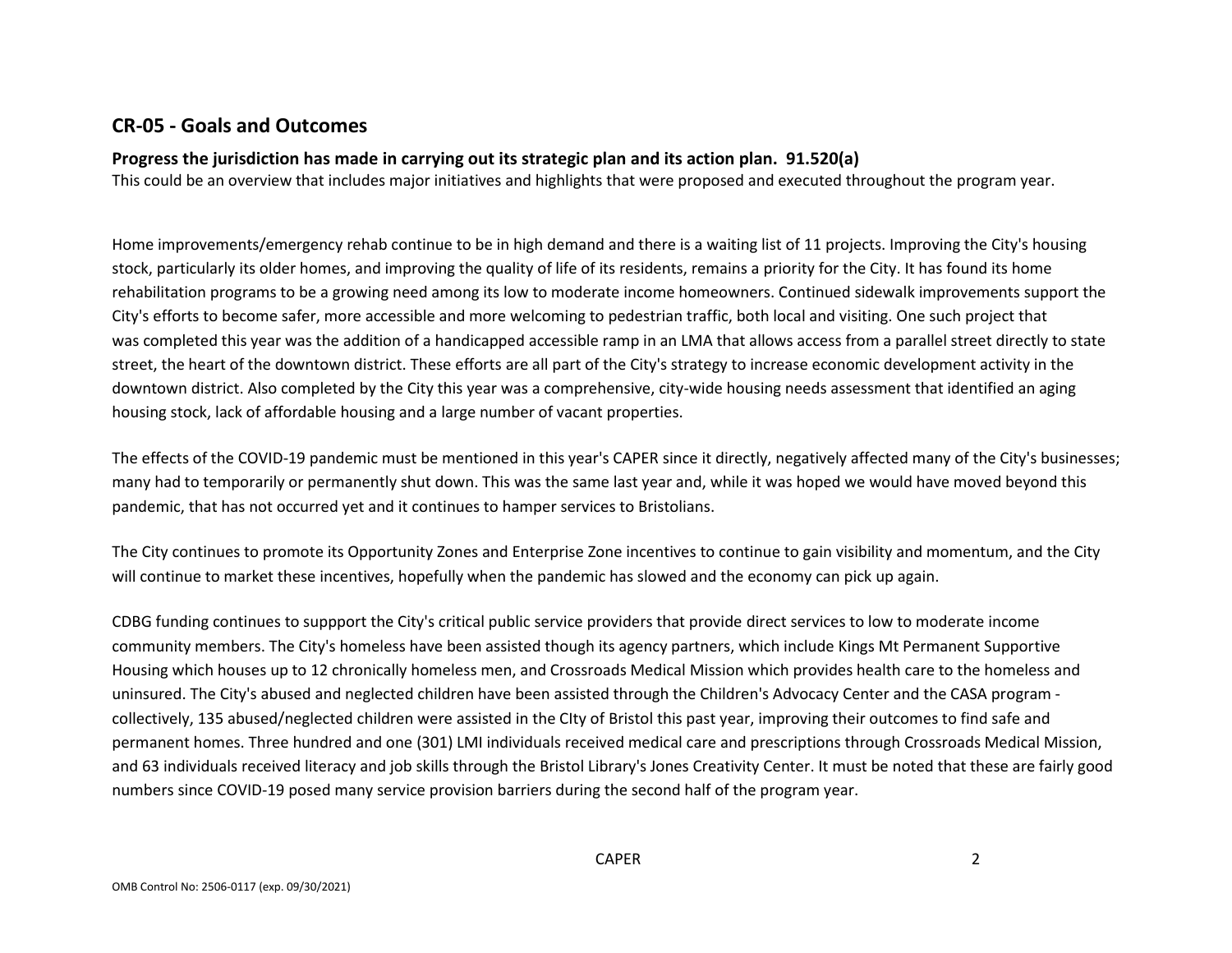### **Comparison of the proposed versus actual outcomes for each outcome measure submitted with the consolidated plan and explain, if applicable, why progress was not made toward meeting goals and objectives. 91.520(g)**

Categories, priority levels, funding sources and amounts, outcomes/objectives, goal outcome indicators, units of measure, targets, actual outcomes/outputs, and percentage completed for each of the grantee's program year goals.

| Goal                    | Category                                                         | Source /<br><b>Amount</b> | Indicator                                               | Unit of<br><b>Measure</b>     | <b>Expected</b><br>-<br><b>Strategic</b><br>Plan | Actual-<br><b>Strategic</b><br>Plan | Percent<br>Complete | <b>Expected</b><br>$\qquad \qquad -$<br>Program<br>Year | Actual-<br>Program<br>Year | Percent<br>Complete |
|-------------------------|------------------------------------------------------------------|---------------------------|---------------------------------------------------------|-------------------------------|--------------------------------------------------|-------------------------------------|---------------------|---------------------------------------------------------|----------------------------|---------------------|
|                         | Non-Housing                                                      | CDBG:                     | <b>Housing Code</b>                                     | Househol                      |                                                  |                                     |                     |                                                         |                            |                     |
| Code Enforcement        | Community<br>Development                                         | \$33,541                  | Enforcement/Foreclos<br>ed Property Care                | d Housing<br>Unit             | 40                                               | 210                                 | 525.00%             | 20                                                      | 0                          | 0.00%               |
| Economic<br>Development | Affordable<br>Housing<br>Non-Housing<br>Community<br>Development | CDBG: \$                  | Facade<br>treatment/business<br>building rehabilitation | <b>Business</b>               | 5                                                | 0                                   | 0.00%               |                                                         |                            |                     |
| Economic<br>Development | Affordable<br>Housing<br>Non-Housing<br>Community<br>Development | CDBG: \$                  | Rental units<br>constructed                             | Househol<br>d Housing<br>Unit | 50                                               | 0                                   | 0.00%               |                                                         |                            |                     |
| Economic<br>Development | Affordable<br>Housing<br>Non-Housing<br>Community<br>Development | CDBG: \$                  | Jobs created/retained                                   | Jobs                          | 10                                               | 0                                   | 0.00%               |                                                         |                            |                     |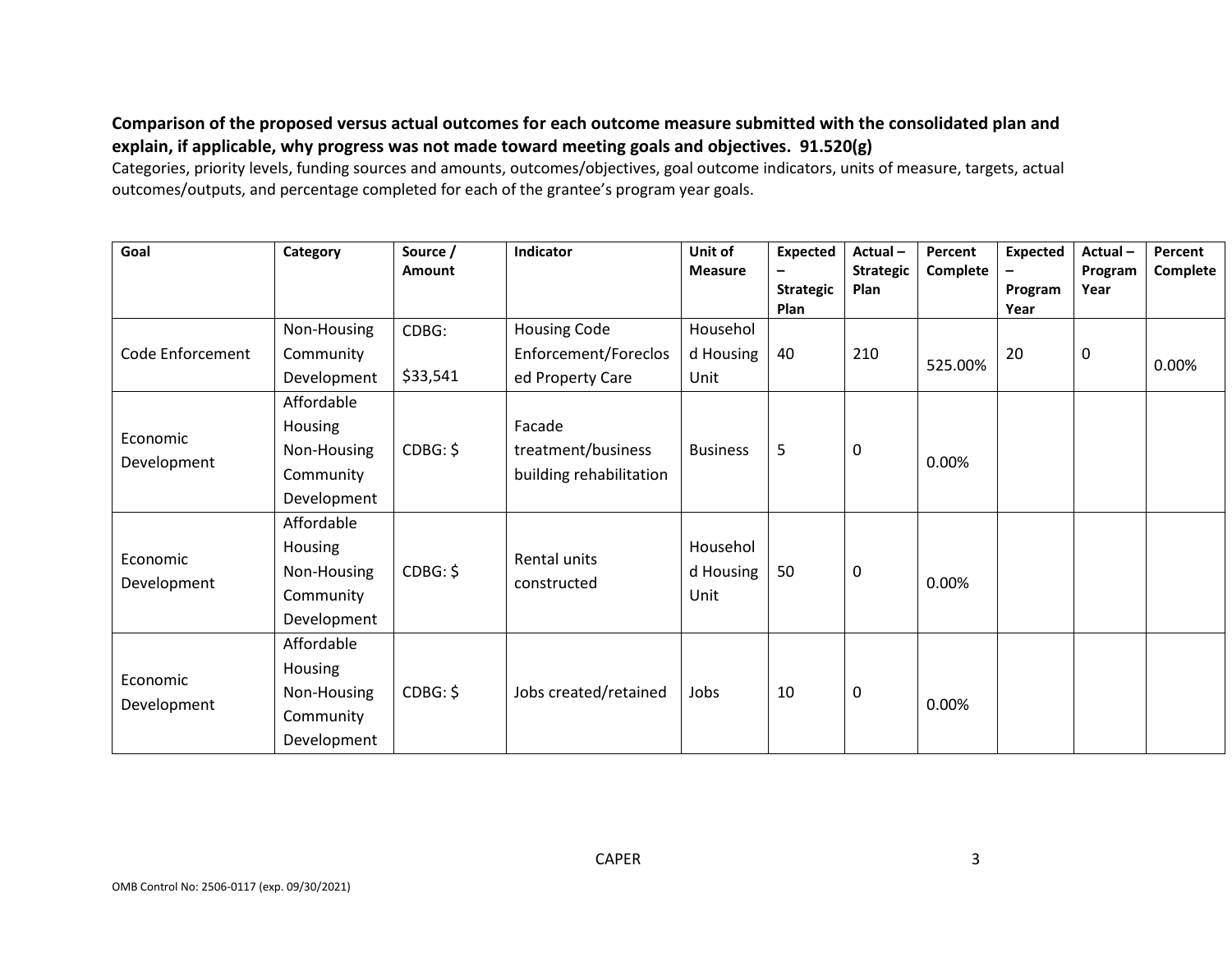| Economic<br>Development                | Affordable<br>Housing<br>Non-Housing<br>Community<br>Development             | CDBG: \$          | <b>Businesses assisted</b>                                                                                               | <b>Businesse</b><br>s Assisted | 5    | 0    | 0.00%   | $\overline{2}$ | $\mathbf 0$ | 0.00%   |
|----------------------------------------|------------------------------------------------------------------------------|-------------------|--------------------------------------------------------------------------------------------------------------------------|--------------------------------|------|------|---------|----------------|-------------|---------|
| Housing<br>Rehabilitation              | Affordable<br>Housing                                                        | CDBG:<br>\$38,482 | <b>Homeowner Housing</b><br>Rehabilitated                                                                                | Househol<br>d Housing<br>Unit  | 45   | 5    | 11.11%  | 8              | 5           | 62.50%  |
| Neighborhood<br>Revitalization         | Blight                                                                       | CDBG: \$          | <b>Buildings Demolished</b>                                                                                              | <b>Buildings</b>               | 8    | 3    | 37.50%  | 3              | 3           | 100.00% |
| Public<br>Infrastructure/Sidew<br>alks | Non-Housing<br>Community<br>Development                                      | CDBG:<br>\$66,892 | Public Facility or<br>Infrastructure<br>Activities other than<br>Low/Moderate<br><b>Income Housing</b><br><b>Benefit</b> | Persons<br>Assisted            | 1000 | 1050 | 105.00% | 500            | 1050        | 210.00% |
| <b>Public Service</b><br>Agencies      | <b>Public Housing</b><br>Homeless<br>Non-Housing<br>Community<br>Development | CDBG:<br>\$35,997 | Public service<br>activities other than<br>Low/Moderate<br>Income Housing<br><b>Benefit</b>                              | Persons<br>Assisted            | 3500 | 1391 | 39.74%  | 3000           | 1436        | 47.87%  |
| <b>Public Service</b><br>Agencies      | <b>Public Housing</b><br>Homeless<br>Non-Housing<br>Community<br>Development | CDBG: \$          | Public service<br>activities for<br>Low/Moderate<br><b>Income Housing</b><br><b>Benefit</b>                              | Househol<br>ds<br>Assisted     | 200  | 0    | 0.00%   | 200            | 27          | 13.50%  |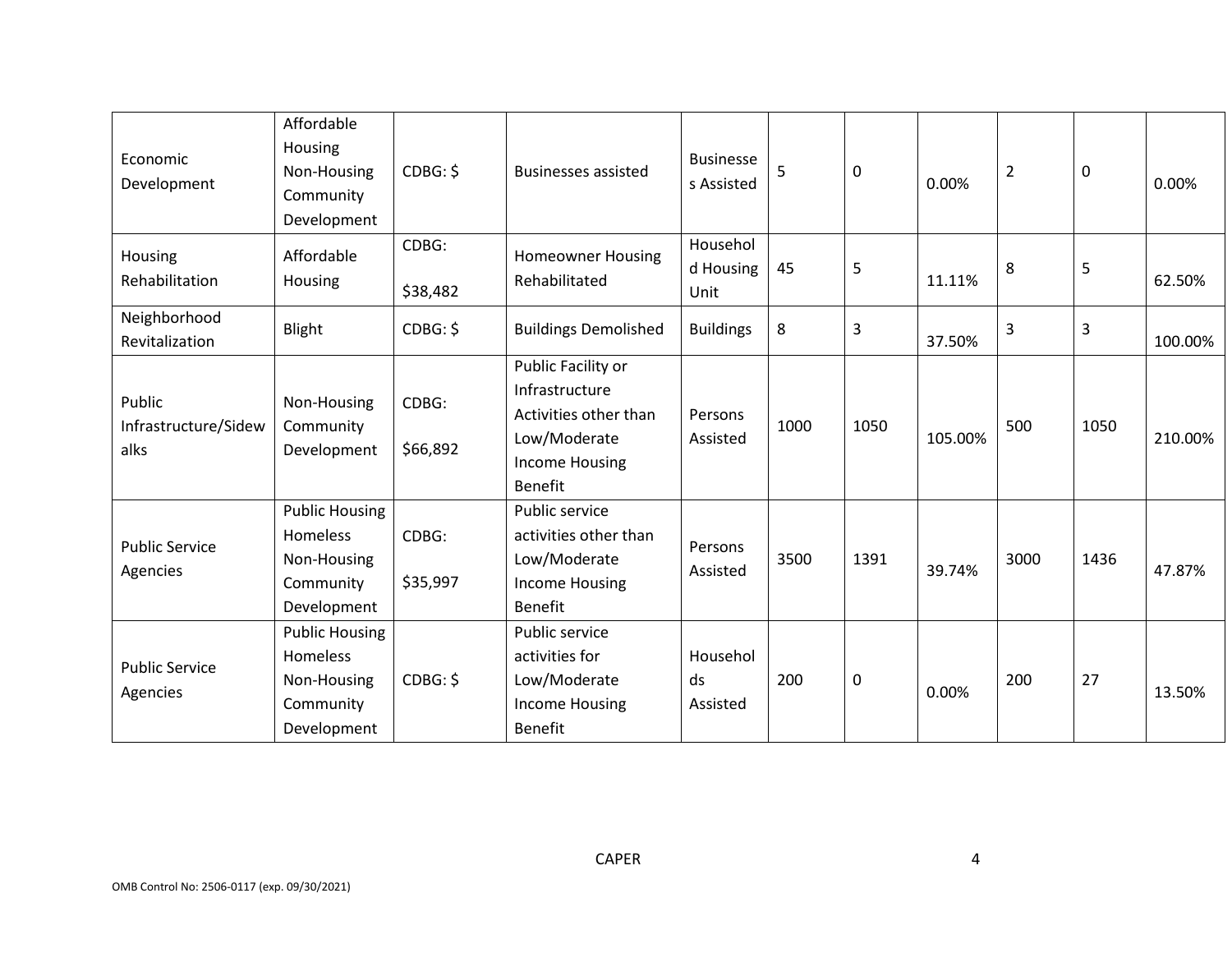| <b>Public Service</b><br>Agencies | <b>Public Housing</b><br>Homeless<br>Non-Housing<br>Community<br>Development | CDBG:<br>\$4,500 | <b>Homeless Person</b><br>Overnight Shelter                       | Persons<br>Assisted | 60 | 12 | 20.00%   | 0                | 12 |  |
|-----------------------------------|------------------------------------------------------------------------------|------------------|-------------------------------------------------------------------|---------------------|----|----|----------|------------------|----|--|
| <b>Public Service</b><br>Agencies | <b>Public Housing</b><br>Homeless<br>Non-Housing<br>Community<br>Development | CDBG: \$         | Overnight/Emergency<br>Shelter/Transitional<br>Housing Beds added | <b>Beds</b>         | 0  | 0  |          | $\boldsymbol{0}$ | 0  |  |
| <b>Public Service</b><br>Agencies | <b>Public Housing</b><br>Homeless<br>Non-Housing<br>Community<br>Development | CDBG: \$         | Homelessness<br>Prevention                                        | Persons<br>Assisted | 30 | 0  | $0.00\%$ |                  |    |  |

**Table 1 - Accomplishments – Program Year & Strategic Plan to Date**

# **Assess how the jurisdiction's use of funds, particularly CDBG, addresses the priorities and specific objectives identified in the plan, giving special attention to the highest priority activities identified.**

The City of Bristol utilizes its Entitlement CDBG funding to benefit the City's homeless, low income households, low income communities and neighborhoods, create economic development opportunities, and support infrastructure improvements that provide accessibility and increased safety. This year, the City has spent its funding on all of these activities as demonstrated in this report. The City continues to prioritize housing issues and economic development with its CDBG activities. This year, the program assisted five (5) extremely low to moderately low income households with home repair/rehabilitation to make their homes more attractive, comfortable, safe and energy efficient. Improvements included roof replacements, window replacements, heat pumps, ADA accessibility, etc.

There were approximately 11 new businesses created during this program year (although the City had thirteen closures); 39 new jobs were created. The new businesses were supported by the City and Believe in Bristol, its Main Street program. The City had \$2.1 million in private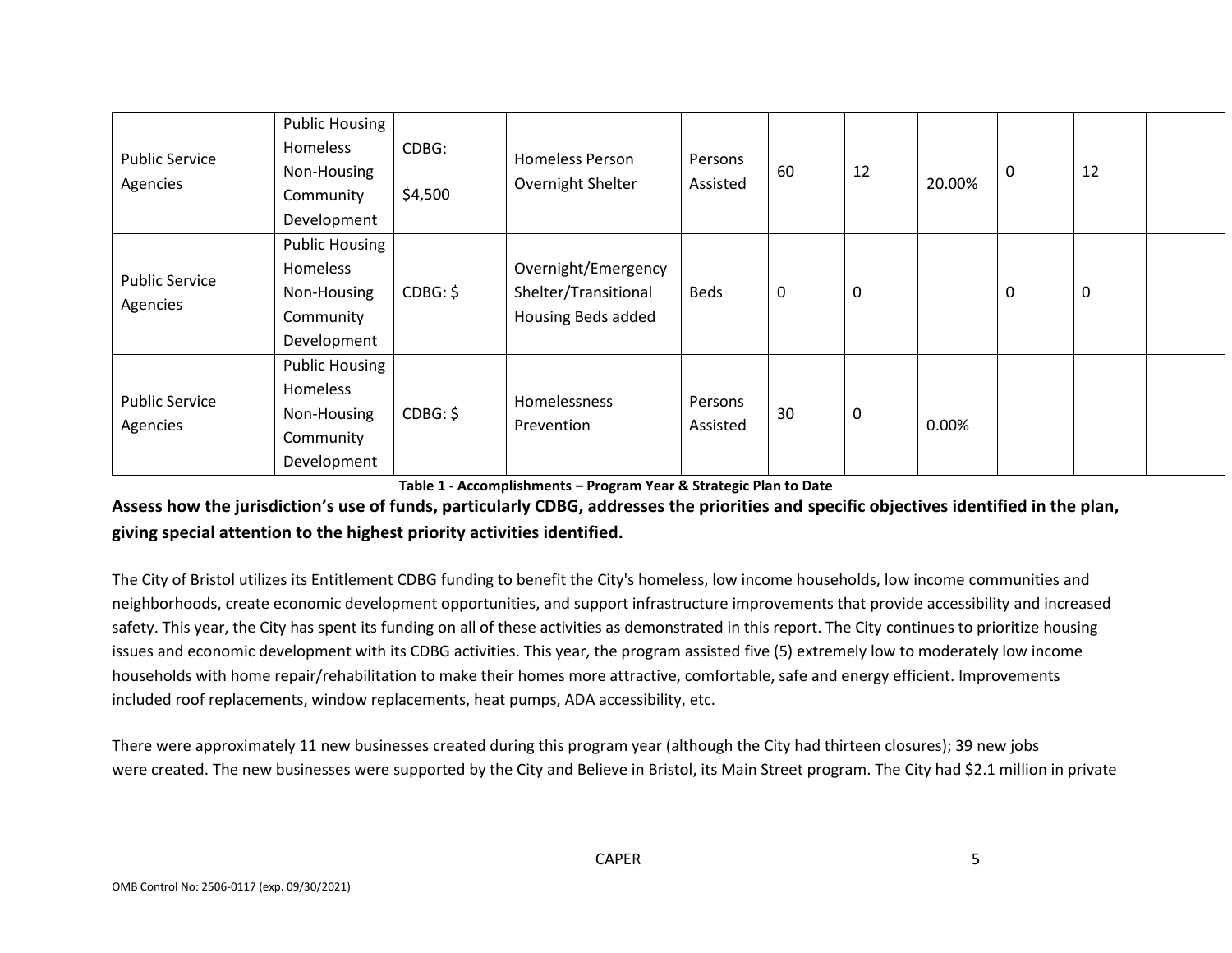investment and \$608,915 in public investment.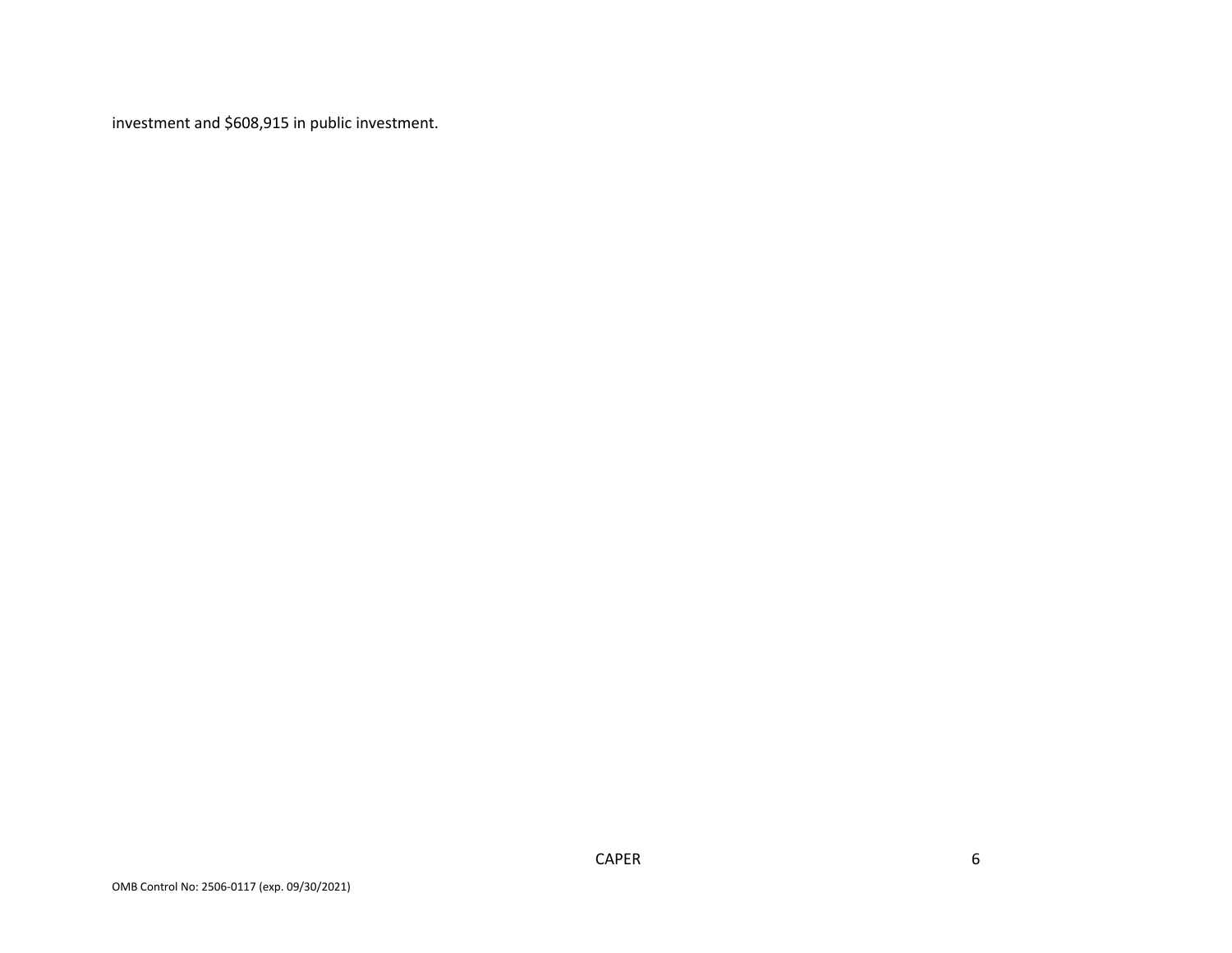# **CR-10 - Racial and Ethnic composition of families assisted**

**Describe the families assisted (including the racial and ethnic status of families assisted). 91.520(a)** 

|                                           | <b>CDBG</b> |
|-------------------------------------------|-------------|
| White                                     | 1,385       |
| <b>Black or African American</b>          | 233         |
| Asian                                     |             |
| American Indian or American Native        |             |
| Native Hawaiian or Other Pacific Islander |             |
| <b>Total</b>                              | 1,623       |
| Hispanic                                  | 43          |
| Not Hispanic                              | 1,580       |

**Table 2 – Table of assistance to racial and ethnic populations by source of funds**

#### **Narrative**

Bristol, which is considered part of the Southwestern Virginia region, exhibits demographics that are consistent with the region - i.e., not very diverse. The majority of persons provided services and assistance are predominantly white and approximately 15% are from other racial backgrounds. The majority of these individuals were served by subrecipients who provide public service projects including healthcare, education, advocacy, and case management. Many others not included above were served indrectly through public improvements and economic development activities; racial and ethnic composition were not tracked/recorded.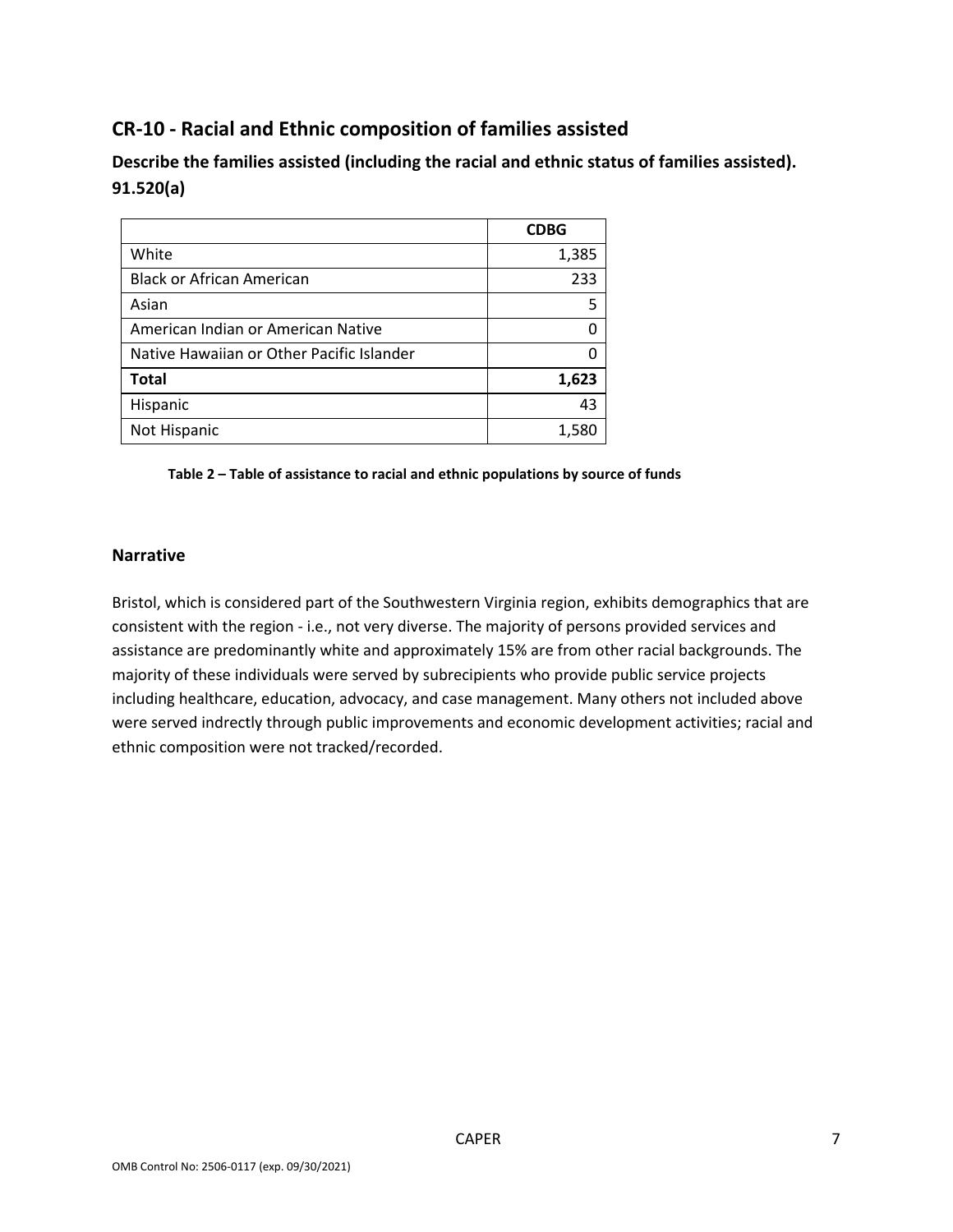# **CR-15 - Resources and Investments 91.520(a)**

| <b>Source of Funds</b> | Source           | <b>Resources Made</b><br>Available | <b>Amount Expended</b><br><b>During Program Year</b> |
|------------------------|------------------|------------------------------------|------------------------------------------------------|
| <b>CDBG</b>            | public - federal | \$270.267                          | \$220,860                                            |

#### **Identify the resources made available**

**Table 3 - Resources Made Available**

#### **Narrative**

The City used its 2020 CDBG allocation for the program year for housing and homeless services, job training and literacy education services, medical services, case management and advocacy for neglected children, code enforcement, housing rehabilitation, public improvements and program administration. Approximately 20% of the allocation was for administration of the CDBG program; 15% was allocated to sub-recipients to provide services to the homeless, extremely low to moderate income families and children; the remainder was used for code enforcement activities, public service projects, infrastructure improvements and single dwelling rehab and repairs.

The City received two rounds of CARES funding to prevent,prepare for and respond to COVID-19. The public service cap was waived for these monies. The first round, \$159,013 was used to provide PPE and remote supplies/equipment to public service agencies in the City. A portion of the 1st round of CARES funding has also been awarded to Bristol Redevelopment and Housing Authority to provide mortgage and rental assistance to LMI financially affected by COVID. The second round of CARES funding, CDBG-CV3 in the amount of \$116,003, was used to provide grant monies to United Way for distribution to LMI to catch up on their utility bills and provide for food vouchers. During the pandemic, many of the LMI households were hit hardest by lost jobs and limited hours. These funds were to help them with financial losses due to the pandemic.

| <b>Target Area</b>                 | Planned<br>Percentage of<br><b>Allocation</b> | <b>Actual Percentage</b><br>of Allocation | <b>Narrative</b><br><b>Description</b> |
|------------------------------------|-----------------------------------------------|-------------------------------------------|----------------------------------------|
| all LMI neighborhoods and          |                                               |                                           |                                        |
| downtown district                  |                                               | 7                                         |                                        |
| AREA SURROUNDING ALL PUBLIC        |                                               |                                           |                                        |
| <b>HOUSING UNITS</b>               | 2                                             | $\mathcal{P}$                             | Admin                                  |
| <b>BRISTOL COMMERCIAL HISTORIC</b> |                                               |                                           |                                        |
| <b>DISTRICT</b>                    | 8                                             |                                           |                                        |
| Census Tract 201, BG 2             | 10                                            | 3                                         | Code Enforcement                       |
| Census Tract 202, BG 2             | 10                                            | 3                                         | Code Enforcement                       |
|                                    |                                               |                                           | VA Middle                              |
| Census Tract 202, BG 3             | 15                                            | 12                                        | School/Admin                           |

#### **Identify the geographic distribution and location of investments**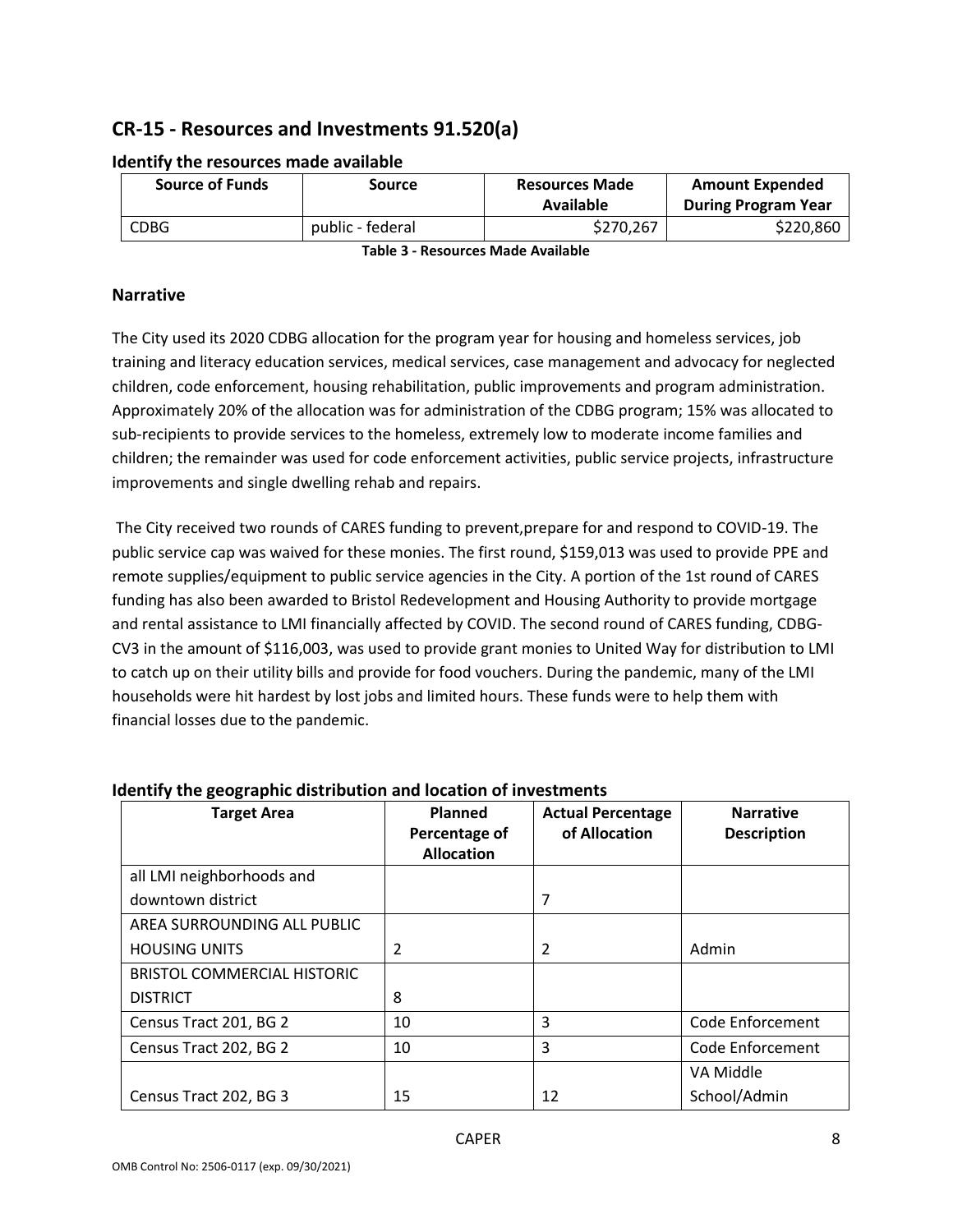|                              |    |    | Goode Street     |
|------------------------------|----|----|------------------|
| Census Tract 202, BG 4       |    | 26 | Ramp/Admin       |
| Census Tract 203, BG 2       | 15 |    | Code Enforcement |
| Enterprise Zone              | 10 |    |                  |
| LMI households               | 20 | 44 |                  |
| Opportunity Zone CT 201, 204 |    |    |                  |

**Table 4 – Identify the geographic distribution and location of investments**

#### **Narrative**

Administration costs were divided among target areas that had documented activities. Areas surrounding public housing units include sidewalk improvement projects and code enforcement activities. Bristol Commerical District includes Economic Development activities and code enforcement activities. Targeted census tracts include code enforcement activities, housing projects, and public improvements including the Virginia Middle School elevator ugrade and the Goode Street ADA accessible ramp that connects Goode Street to State Street. The Enterprise Zone includes economic development activities/Enterprise Zone incentives within the Enterprise Zone district. LMI households include Emergency Home Repair and Public Service activities.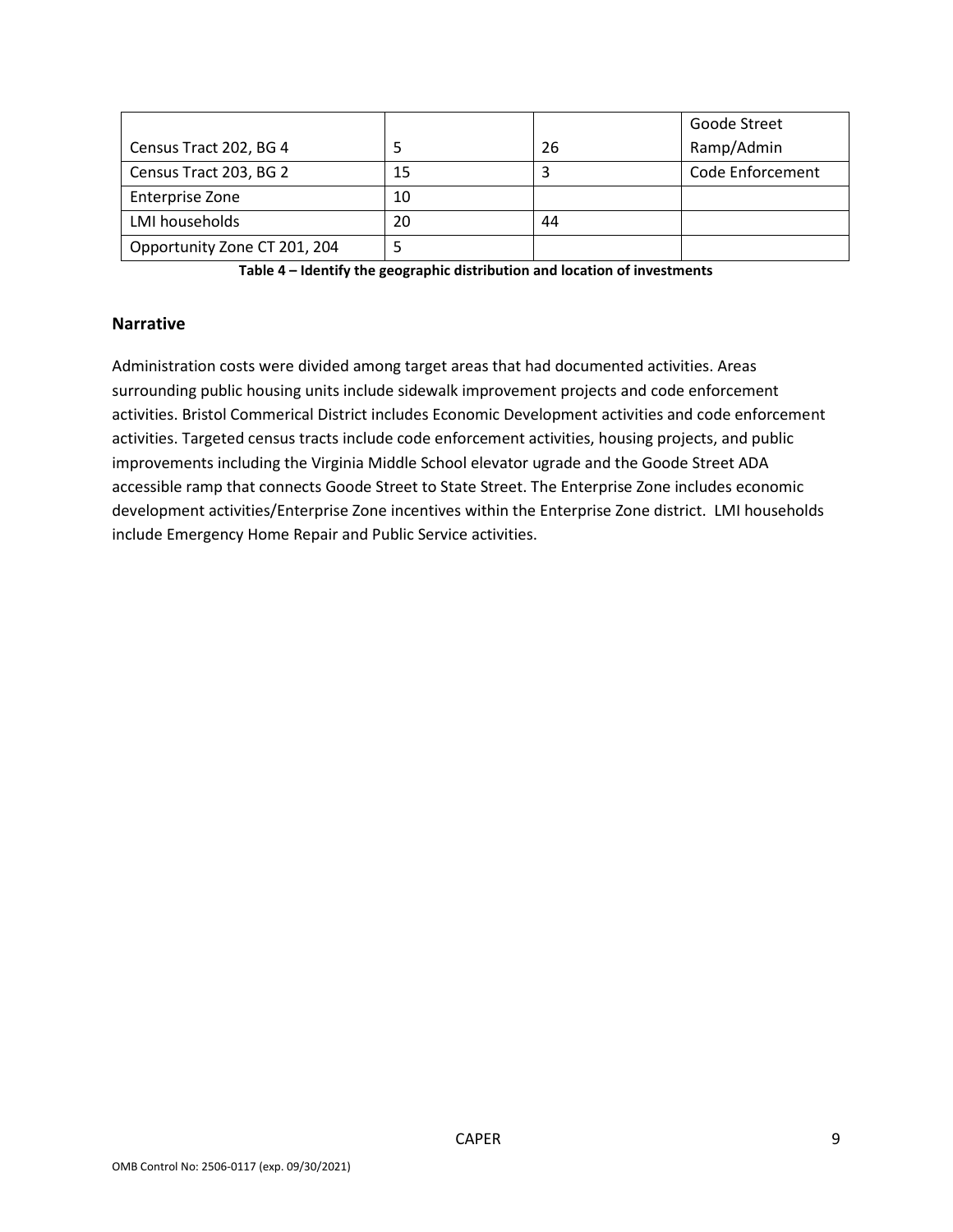#### **Leveraging**

**Explain how federal funds leveraged additional resources (private, state and local funds), including a description of how matching requirements were satisfied, as well as how any publicly owned land or property located within the jurisdiction that were used to address the needs identified in the plan.**

CDBG funded nine (9) public service agencies this year and all of them receive outside grant funding outside of CDBG (including local, state and federal), hold fundraisers, and receive private/public donations and contributions to carry out their missions and related activities. Bristol's CDBG provided \$40,545 to these public service agencies who collectively raised an additional \$1,239,413.24 to fully operate their programs. Additionally, these public service agencies had approximately 2,676.75 volunteer hours donated, in-kind resources valued at \$76,394.45.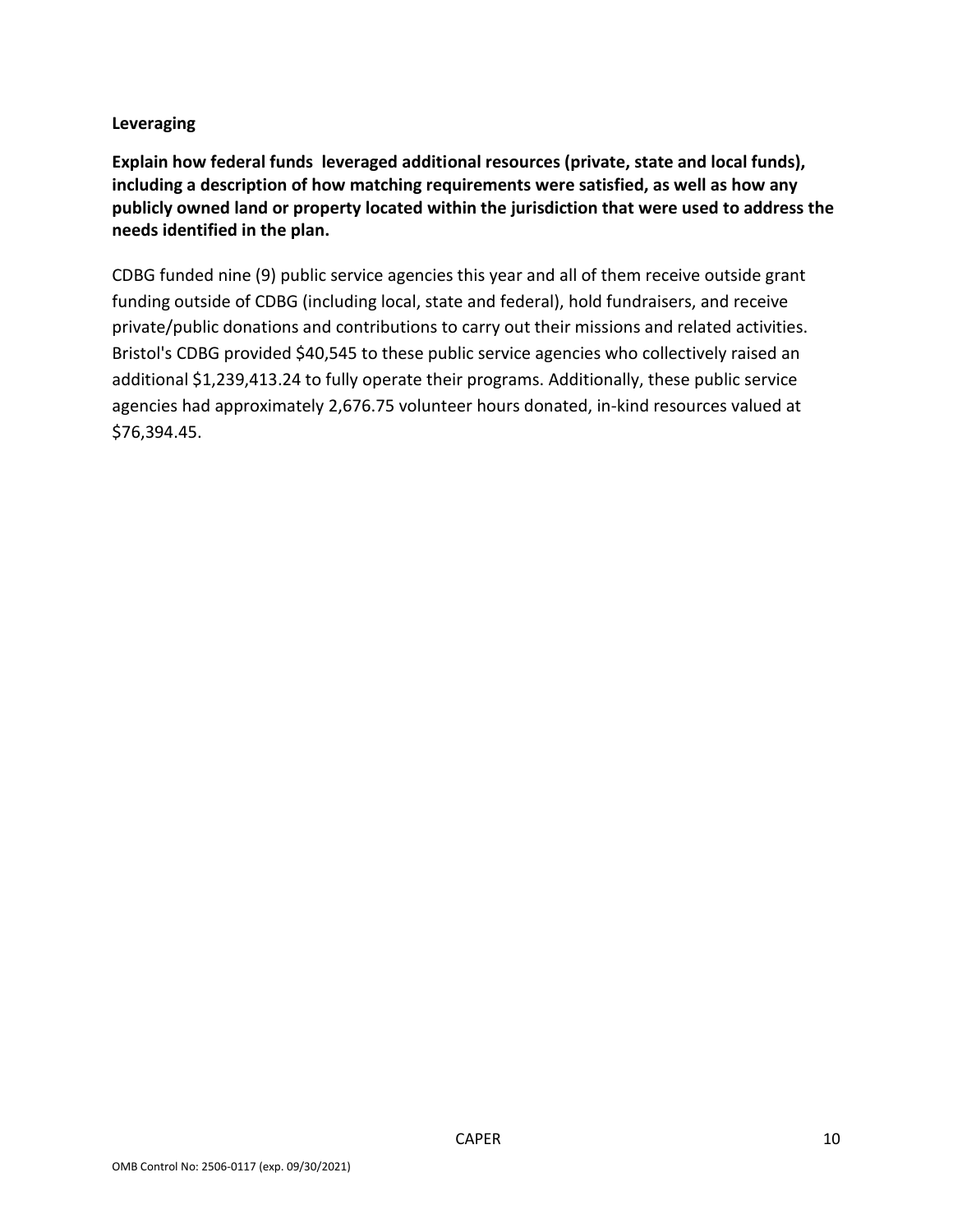# **CR-20 - Affordable Housing 91.520(b)**

**Evaluation of the jurisdiction's progress in providing affordable housing, including the number and types of families served, the number of extremely low-income, low-income, moderate-income, and middle-income persons served.**

|                                          | <b>One-Year Goal</b> | Actual |
|------------------------------------------|----------------------|--------|
| Number of Homeless households to be      |                      |        |
| provided affordable housing units        | 12                   |        |
| Number of Non-Homeless households to be  |                      |        |
| provided affordable housing units        | 0                    |        |
| Number of Special-Needs households to be |                      |        |
| provided affordable housing units        | 0                    |        |
| <b>Total</b>                             | 12                   |        |

**Table 5 – Number of Households**

|                                        | <b>One-Year Goal</b> | Actual |
|----------------------------------------|----------------------|--------|
| Number of households supported through |                      |        |
| <b>Rental Assistance</b>               | 0                    |        |
| Number of households supported through |                      |        |
| The Production of New Units            | 0                    |        |
| Number of households supported through |                      |        |
| <b>Rehab of Existing Units</b>         | 5                    |        |
| Number of households supported through |                      |        |
| <b>Acquisition of Existing Units</b>   | 0                    |        |
| <b>Total</b>                           | 5                    |        |

**Table 6 – Number of Households Supported**

#### **Discuss the difference between goals and outcomes and problems encountered in meeting these goals.**

Actual goals for households supported ran fairly true to estimated goals. The twelve rooms available at Kings Mt Permanent Supportive Housing typically remain full year round, the majority of residents remaining for several years. The rehab of existing units for LMI was slightly lower than usual, mainly due to limited activities because of the COVID-19 pandemic. The City continues to make home repair and priority and to ensure there are sufficient funds available to serve most applicants. This year, the funds were removed from the Home Maintenance Partnership Program (not emergency repairs) due to lack of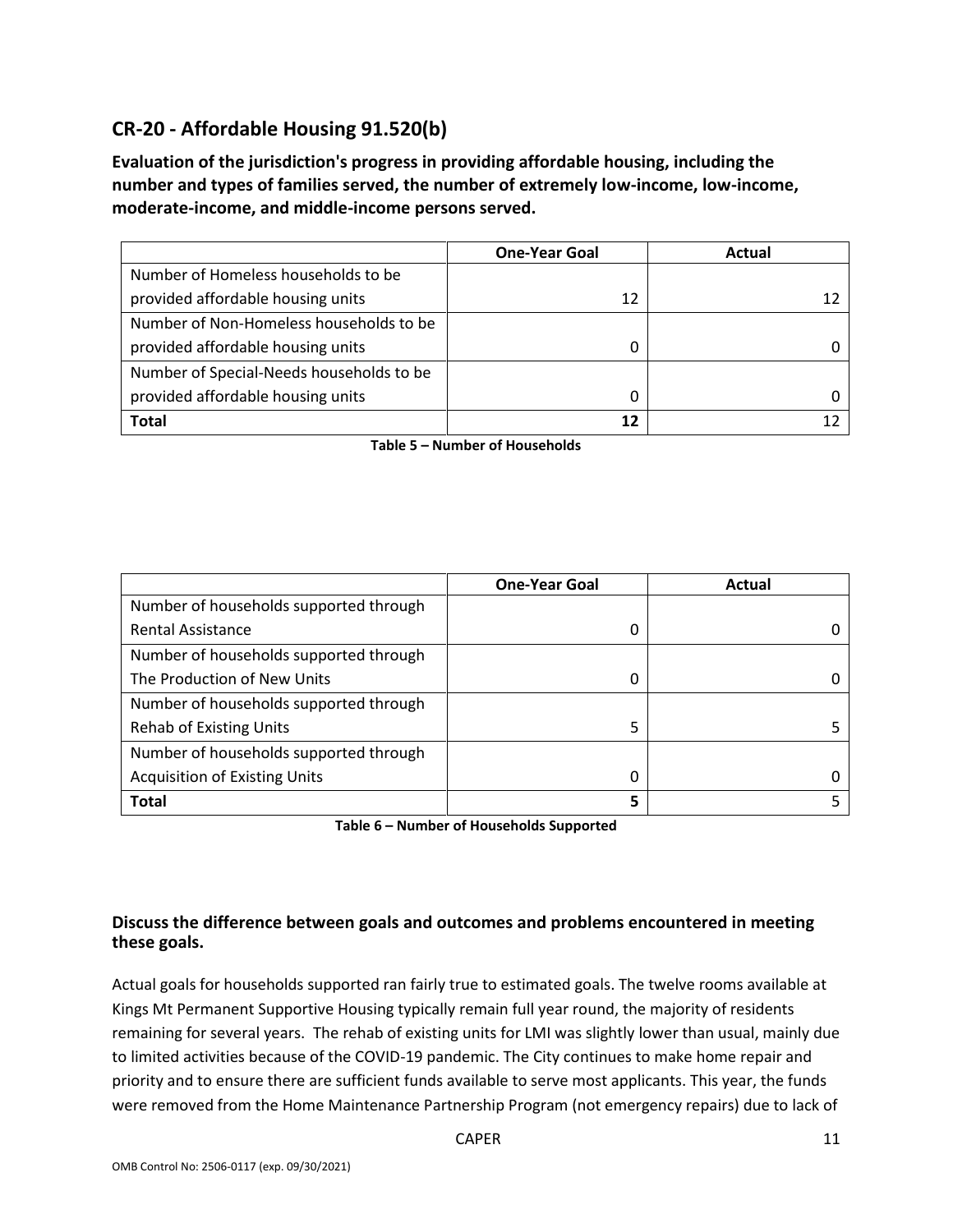use - these funds were transferred to the Emergency Home Repair program. There continues to be a great demand for housing rehab and not enough funds - for the next program year, there are 13 eligible households already awaiting repair and three are under construction. Additionally, costs of repairs continue to increase, as do the number of financially vulnerable seniors living in older housing stock.

#### **Discuss how these outcomes will impact future annual action plans.**

The City of Bristol CDBG staff sees Emergency Home Repair as a priority for the City and would like to increase funding to this project even though it has limited resources.

**Include the number of extremely low-income, low-income, and moderate-income persons served by each activity where information on income by family size is required to determine the eligibility of the activity.**

| Number of Households Served | <b>CDBG Actual</b> | <b>HOME Actual</b> |
|-----------------------------|--------------------|--------------------|
| <b>Extremely Low-income</b> | 924                |                    |
| Low-income                  | 353                |                    |
| Moderate-income             | 166                |                    |
| <b>Total</b>                | 1,443              |                    |

**Table 7 – Number of Households Served**

#### **Narrative Information**

Public Service projects and housing repair programs all require information on household income to determine eligibility - a few of the public service agencies provide services to presumed low-extremely low income persons; these include CASA, CAC, Crossroads Medical Mission, Appalachian Independence Center. Others are required to track beneficiary income information as well as demographics. Not all public service agencies require beneficiaries to meet LMI guidelines to receive services (Girls Inc and Jones Creativity Center) but serve greater than 70% LMI.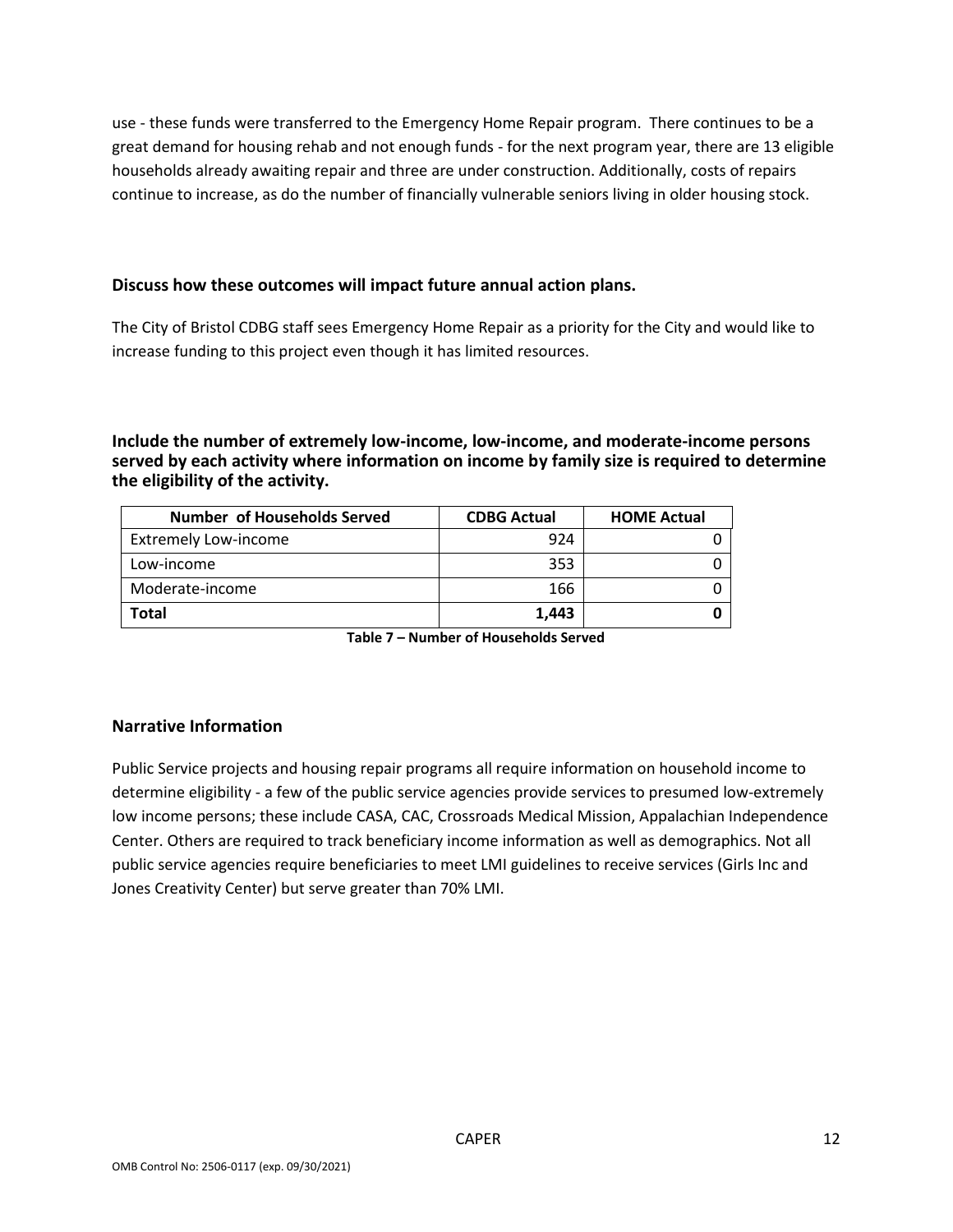# **CR-25 - Homeless and Other Special Needs 91.220(d, e); 91.320(d, e); 91.520(c)**

**Evaluate the jurisdiction's progress in meeting its specific objectives for reducing and ending homelessness through:**

# **Reaching out to homeless persons (especially unsheltered persons) and assessing their individual needs**

The City helps coordinate the Homeless Point in Time count with the regional Cumberland Plateau Continuum of Care in order to identify and assess the number of actual homeless persons. This activity assists communities in assessing individual needs in order to provide programs and activities to help address these needs. Emergency shelters, food pantries, churches, and the police department also participate in this effort in order to reach as many homeless individuals as possible (due to COVID-19, the 2020 count was very limited). The Community Development Specialist also participates on several committees and coalitions that seek to end homelessness in the City. These include Poverty Education and Awareness, Bristol Housing Coalition, Cumberland Plateau Continuum of Care and Northeast TN/VA HOME Consortium. The Community Development Specialist also actively volunteers to assist with locally held Poverty Simulations which seek to educate and inform local policy makers, business professionals, residents, and service providers on the plight and barriers of low income and homeless individuals.

The Community Development Specialist continues to work with the Bristol Day Center Steering Committee which has joined with Family Promise of Bristol, an established 501 C 3 to establish a homeless day center in the Bristol VA/TN downtown area. While an Homeless Day Center has not yet been physically created, the City now has (and supports) a Homeless Coordinator within Family Promise of Bristol to quickly assist the homeless with housing and other case management services, which include referrals to the City of Bristol's newly established EnVision Center oeprated by the Bristol Redevelopment and Housing Authority.

#### **Addressing the emergency shelter and transitional housing needs of homeless persons**

The City of Bristol is currently served by three shelters, all on the TN side of Bristol: the Salvation Army, the Haven of Rest Rescue Mission, Grace House and Abuse Alternatives Shelter for Women. Most clients are repeat visitors. The shelters continue to report that many clients refuse help from area service providers; some simply because they do not wish to abide by shelter rules, and others because they may have substance abuse issues and fear they may be arrested. The shelters continue to report that they are seldom at capacity except during the coldest days in the winter. There appear to be sufficient beds except during peak days in the wintertime. During this time, some persons may receive a voucher or money from local public service agencies to pay for a hotel room or other accommodations for a single night.There are no other shelter units for an entire family in Bristol, Virginia.

During COVID, the communities of both Bristol VA and TN came together and each provided the United Way of Bristol TN/VA with CV funds to temporarily house the homeless population that became infected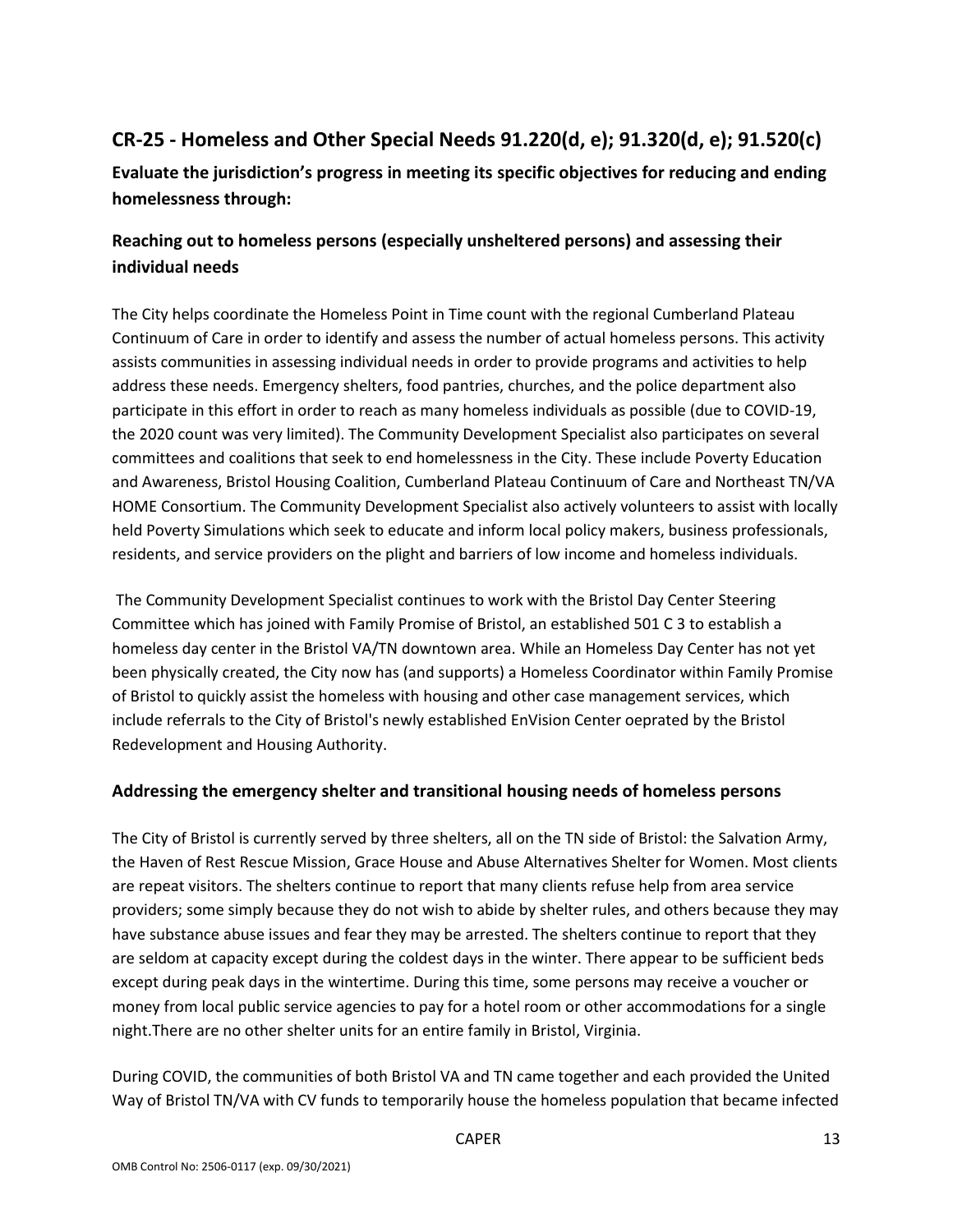by COVID-19 and needed to be quarantined.

Abuse Alternatives Shelter for Women can accommodate women and their children. Haven of Rest operates the Grace House for women and children who are victims of domestic violence.

In addition to being served by these shelters, Bristol Virginia has 12 permanent supportive housing units for chronically homeless men in the City. This facility was repurposed from the former King's Mt Hospital Nurses Quarters and is operated by People Incorporated, the designated community action agency. This facility was funded by donations, and in-kind contributions from the City and People Incorporated. It currently receives annual funding from the Cumberland Plateau Continuum of care as well as CDBG funds from the City. This past program year, 12 chronically homeless men were housed in this facility.

As previously mentioned, the Community Development Specialist continues to be involved with the community effort to establish a homeless day center in the downtown area. While shelters may report that they are not always at capacity, the homeless must leave the shelters during the day. And there are also many homeless who do not live in the shelters but prefer to live out of doors in wooded areas around the City.

The need for transitional housing is clearly demonstrated in the City; most recently, Highlands Community Services received funding that will enable them to provide some transitional housing units in the City.

**Helping low-income individuals and families avoid becoming homeless, especially extremely low-income individuals and families and those who are: likely to become homeless after being discharged from publicly funded institutions and systems of care (such as health care facilities, mental health facilities, foster care and other youth facilities, and corrections programs and institutions); and, receiving assistance from public or private agencies that address housing, health, social services, employment, education, or youth needs**

People Incorporated, the regional community action agency, and the Cumberland Plateau Continuum of Care collaborates with the Partners for Stronger Communities, Appalachian Independence Center, Crossroads Mobile Medical Mission, Highlands Community Services, Bristol Faith in Action, Bristol Redevelopment and Housing Authority, Abuse Alternatives, Frontier Health, Haven of Rest, Salvation Army, Healing Hands Healthcare Center, Virginia Employment Commission, Bristol Virginia Health Department, Southwest Virginia Legal Aid Society, Bristol Virginia Police Department, Bristol Department of Social Services, and other public service agencies in Bristol that currently supply support and address needs of the homeless population. They have established referral networks in place to assist in the effort to collectively meet the needs of this high-risk population. Recently, as previously noted, Family Promise of Bristol has a Homeless Coordinator/Case Manager to provide case management services and referrals on an individualized basis..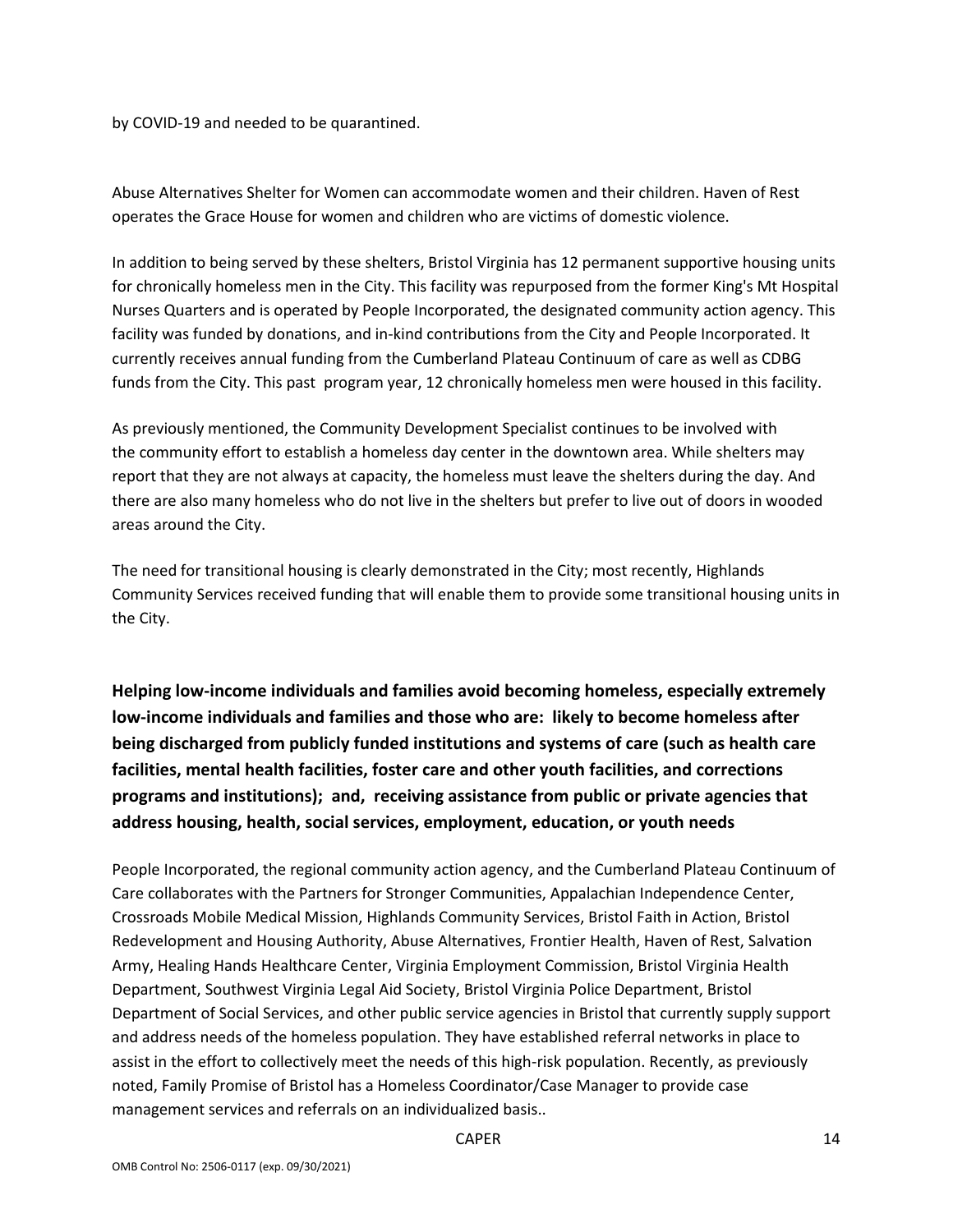In addition to all of these existing networks, the Bristol Redevelopment and Housing Authority has been designated as an EnVision Center which has become operational and provides case management and resources to individuals both within the public housing units as well as others who are economically distressed and not living in public housing. This center will be key to matching community resources to those in need.

**Helping homeless persons (especially chronically homeless individuals and families, families with children, veterans and their families, and unaccompanied youth) make the transition to permanent housing and independent living, including shortening the period of time that individuals and families experience homelessness, facilitating access for homeless individuals and families to affordable housing units, and preventing individuals and families who were recently homeless from becoming homeless again**

As previously mentioned, the City of Bristol works collectively with its local and regional partners to assist and encourage homeless individuals and families regain their independence and self-sufficiency. And many housing groups are using the "housing first" model which houses homeless individuals and families faster than it used to. The City of Bristol relies on its many area and regional public service agencies to provide supportive services to homeless people and those at risk of becoming homeless.

Services available to the homeless and those at risk of homelessness in the City of Bristol include:

- Medical services provided free of charge by Crossroads Medical Mission
- Seven units of scattered-site transitional housing
- Substance abuse and other mental/behavioral disorder treatment through Highlands Community Services, Frontier Health, and the Partners for Stronger Communities
- Meals are provided by the Salvation Army, Haven of Rest, the Soup Kitchen, Sharing Christ Ministries, various churches, and vouchers through Bristol Department of Social Services and Bristol Faith in Action
- The City continues to support People Incorporated, the regional community action agency, through its participation with the Cumberland Plateau Continuum of Care and financially with CDBG grant funds, in its efforts to address homeless needs
- The City works in cooperation with the Appalachian Regional Coalition on Homelessness (ARCH) to ensure services for Bristol's homeless population do not end at the state line
- The City promotes community awareness of the presence and challenges of homeless individuals throught its participation on various coalitions throughout the community and its assistance in activities that inform and educate the community
- The City solicits members from various businesses, associations and residents of the community to actively participate in efforts to find solutions for the homeless and address other housing and homeless issues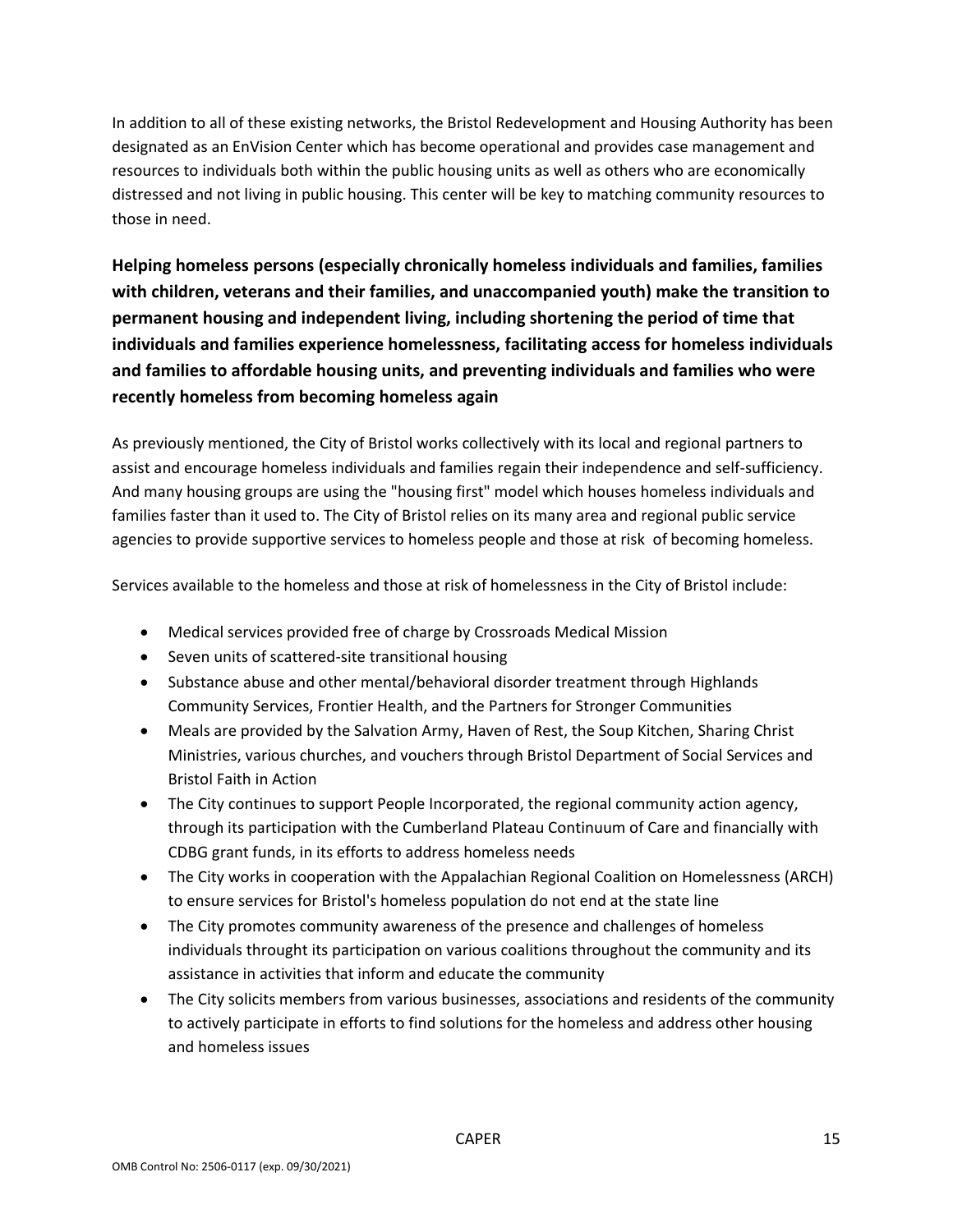# **CR-30 - Public Housing 91.220(h); 91.320(j)**

#### **Actions taken to address the needs of public housing**

The Community Development Specialist participates in the Bristol Housing Coalition, a network of service providers led by the Bristol Redevelopment and Housing Authority (BRHA). This group meets monthly to address the onging needs of public housing and its occupants, as well as other vulnerable populations living throughout the City. BRHA is currently at capacity with no available units and a waiting list. Small, accessible units were identified for a need through this group, residents and the BRHA. BRHA has begun the renovation of Jones Manor and Stant Hall, which will remove efficiency apartments and make them all into larger, one bedroom units. BRHA has already completed the renovation of 20 units at Mosby Hall.

Most recently, BRHA has completed a Master Plan for housing which will provide them with strategic goals and an action plan for moving forward to ensure they meet the current needs of new and existing residents.

Additionally, BRHA has become an EnVision Center, designated by HUD. This center will enable families and individuals to connect with existing programs and agencies providing education and training which will help participants to qualify for jobs that are available. The EnVision Center designation adds a service that was not previously available in the community: a centralized location for case management in Bristol and the surrounding area.

# **Actions taken to encourage public housing residents to become more involved in management and participate in homeownership**

BRHA has expanded its Family Self-Sufficiency program that provide public housing residents the opportunity to participate in financial workshops, seeking and obtaining job training and skill enhancement, and aggressively taking advantage of the free or affordable local programs that assist them in becoming employable, giving them a better understanding of the importance of saving and managing their money, instruction on proper nutrition and childcare, as well as homeownership education. Bristol has funded this program the last two years. In the past year, \_\_ families participated in the Family Self-Sufficiency (FSS) and the Resident Opportunity and Self-Sufficiency (ROSS) programs.

#### **Actions taken to provide assistance to troubled PHAs**

The BRHA is not classified as troubled. No assistance is needed at this time.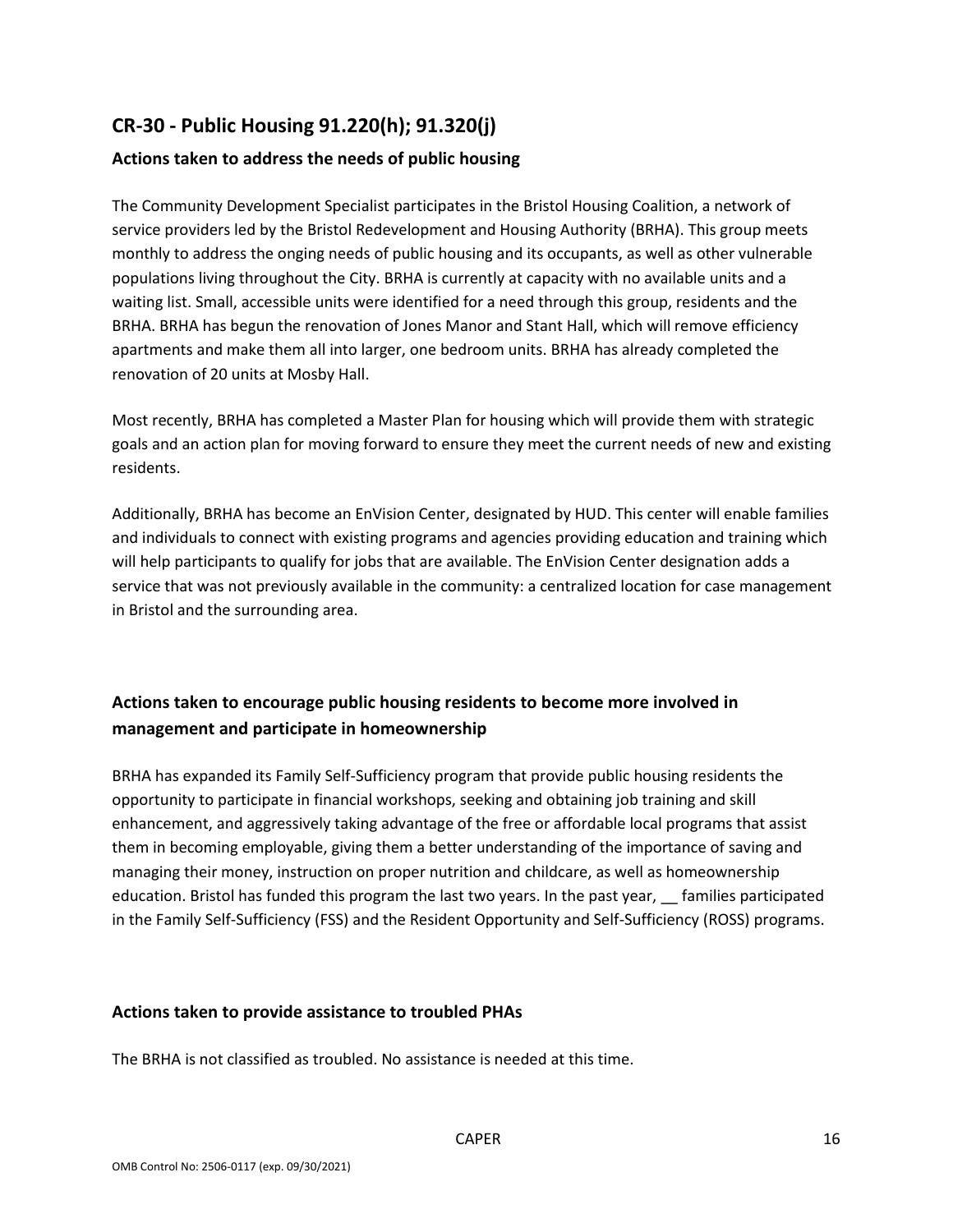# **CR-35 - Other Actions 91.220(j)-(k); 91.320(i)-(j)**

**Actions taken to remove or ameliorate the negative effects of public policies that serve as barriers to affordable housing such as land use controls, tax policies affecting land, zoning ordinances, building codes, fees and charges, growth limitations, and policies affecting the return on residential investment. 91.220 (j); 91.320 (i)**

The City of Bristol provides many property tax exemptions to the elderly and disabled every year. The City's code enforcement department collaborates with service providers and contractors in the area, and seeks to provide assistance to homeowners in need, recommending resources as needed and setting up compliance plans, prior to taking any action on a home. Additionally, the City's Planning and Community Development Department continues to increase its efforts to provide support and continued development of a program to set up volunteer assistance to the elderly and disabled who cannot afford landscaping and/or simple maintenance efforts on their properties. The code enforcement officer and Community Development Specialist frequently identify property owners in the City who are not physically able to maintain their property and do not have sufficient income to pay someone to do it for them. This will eventually become a City-wide program and will incorporate street and neighborhood clean-up as well - Adopt a Spot.

The City's permit fee schedule generally reflects the investment and improvement in order to provide a progressive fee structure for permits. The City enforces its zoning restrictions which act to protect investment in personal properties in residential areas, and has a planning commission which review, in coordination with public input, any changes in policy and code.

#### **Actions taken to address obstacles to meeting underserved needs. 91.220(k); 91.320(j)**

The Community Development Specialist regularly participates in numerous coalitions and serves on committees whose objectives are specifically to identify and address needs of the underserved in our communities. Additionally, City CDBG monies support public service agencies, such as the Bristol Library's Jones Creativity Center, which provides job training opportunities and job placement. The City also financially supports agencies that provide free medical care to the uninsured within our communities, namely Crossroads Medical Mission. The City uses its CDBG funding to support neglected/abused children through the Children's Advocacy Center and Court Appointed Special Advocates (CASA) program. Economically disadvantaged school-aged children are provided case management services through Communities in Schools and Girls Inc. Other programs supported by the City provide services to the homeless, including food and shelter, rental assistance and basic life essentials. Many of these services are funded through City CDBG allocations or the local United Way via general fund contributions.

And for the last two years, Bristol CDBG has been supporting the Appalachian Independence Center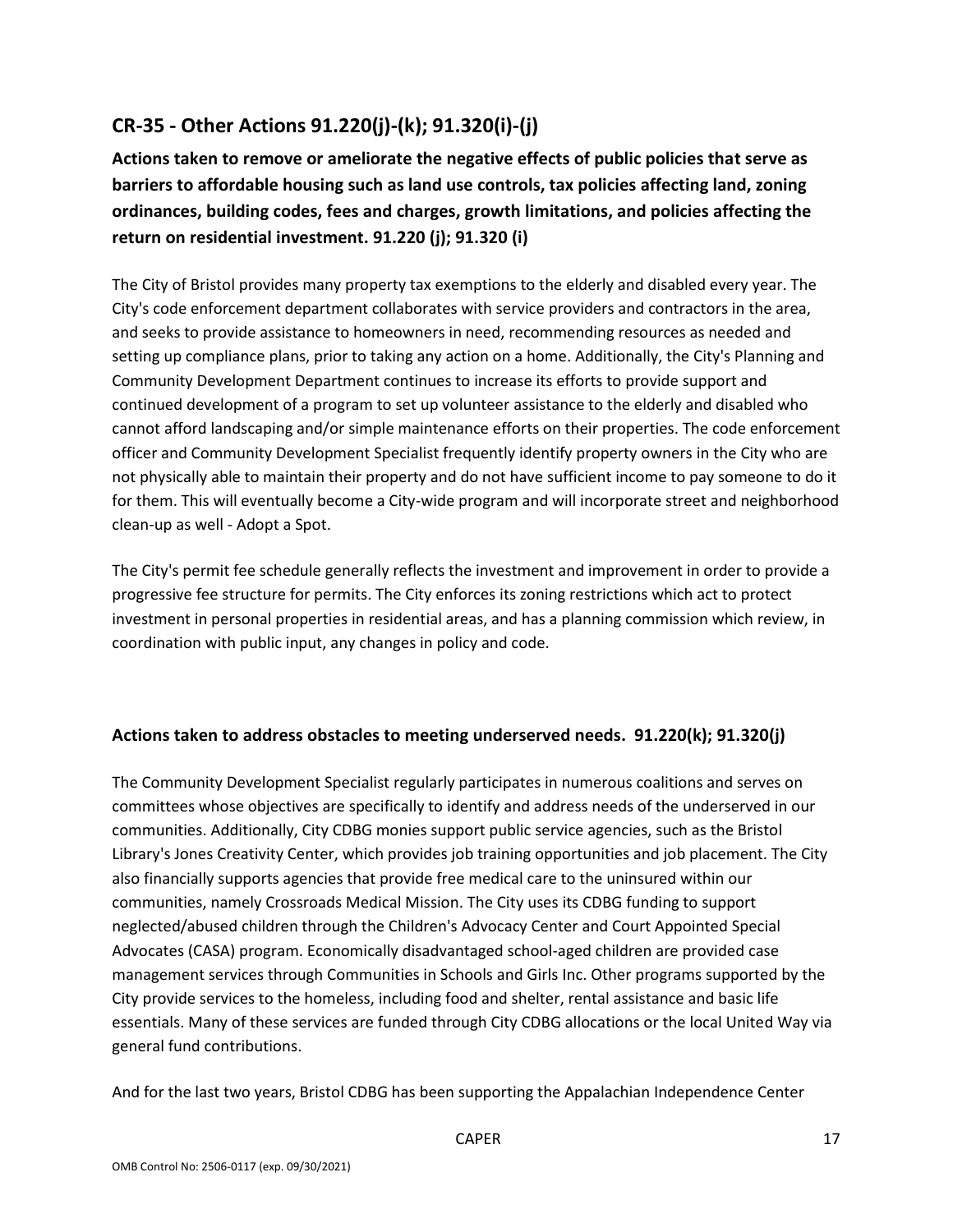which provides advocacy and support to disabled persons to enable them to become more independent and self-sufficient. It is the City's priority to keep individuals safely in their homes through Emergency Home Repair assistance and providing referrals to public services that can assist them.

#### **Actions taken to reduce lead-based paint hazards. 91.220(k); 91.320(j)**

The Virginia Department of Health continues to screen children under the age of six in the public schoold sysetm and through the Head Start program to identify and eliminate lead poisoning in Bristol. Lead poisoning in children does not appear to be an issue this year per the local health department.

All contractors hired for CDBG home repair projects are required to follow safe work practices associated with lead work as needed. Each housing unit is assessed for lead-based paint hazards and whether abatement practices are required through the use of a Checklist. In all instances, if lead-based pain were found, appropriate measure are taken to correct the problem.

Every applicant for home repair programs at-risk for lead-based paint (houses built prior to 1978) are provide the informational pamphlet "Protect your family from Lead in Your Home", which furthers awareness of lead hazards. All applicants sign to verify that they have received this information on the Home Repair applications.

#### **Actions taken to reduce the number of poverty-level families. 91.220(k); 91.320(j)**

The City continues to actively pursue economic development activities that will generate high-paying jobs and to ensure that potential employees have access to training for these jobs. The City's Economic Development and Communitiy Development departments work closely with potential employers, ensuring that the jobs they bring will benefit the community. Thirty new businesses were started in the City's Enterprise Zone area last year, creating 83 jobs. A growing textile manufacturer continues to gear up and will ultimately employ more than 100 employees with above-average wages. They have currently created 49 positions and plan on opening more lines.

The City continues to give property tax exemptions to elderly and disabled residents who live on fixed incomes. The Dept of Social Services, the Health Department, and other service organizations continue to provide assistance to families; not only direct asstance, but education and information that can help them achieve a better quality of life for themselves and their families. A collection of local and regional service organizations, through the leadership of the Bristol Housing Coalition, provide families in the City with an opportunity to connect with service providers and other resources to improve their personal, financial, and family well-being. The City also provides direct financial assistance to public service agencies that provide job training, financial literacy and job placement services to economically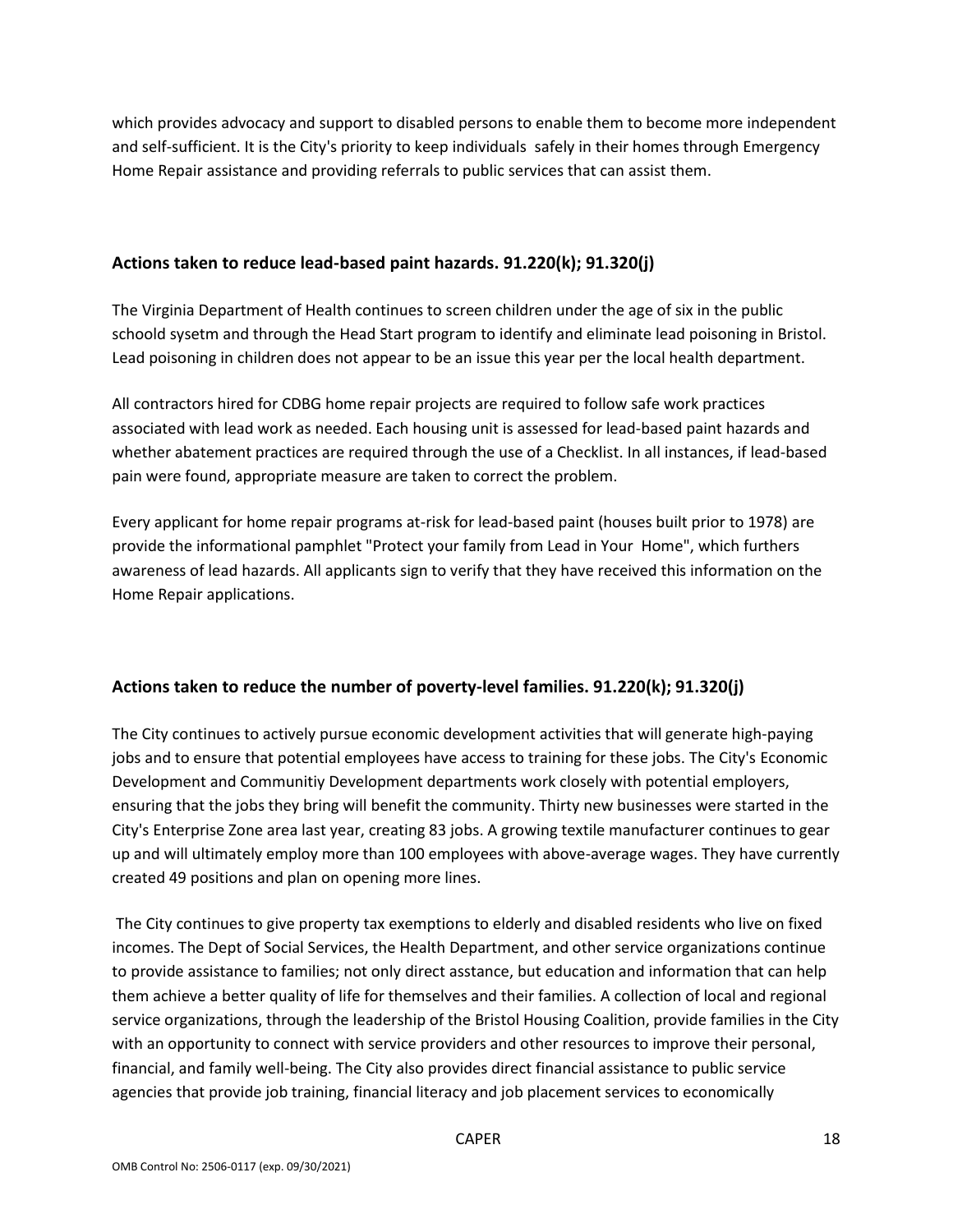disadvantaged families. City staff works very closely with the local community college, workforce boards and Southwest Virginia Alliance for Manufacturing Center of Excellence to ensure that all people have access to cutting edge career resources to close skill gaps needed in the community.

Additionally the City is continuously trying to recruit businesses that will bring well-paying jobs to the City. The City will soon be getting a Casino and Conference Center and Amazon will be opening their new facility in Bristol this fall.

#### **Actions taken to develop institutional structure. 91.220(k); 91.320(j)**

The City of Bristol works with numerous agencies, both public and private, to provide services to Bristol residents. During the program year, the City has maintained productive relationships with the agencies that serve the people of Bristol and continues to develop new relationships with private developers, lenders, public institutions, public service providers, etc. The City works closely with the Bristol Redevelopment and Housing Authority by attending monthly Bristol Housing Coaliton meetings. Through its partnership and sub-recipients, Bristol maintains a high quality of service provision to the populations served.

The Cities of Bristol VA and TN have been working very closely to ensure that all of their vulnerable citizens have access to assistance. We have coordinated meetings with City staff, council persons, public service agencies, and churches once a month (these meetings were established due to COVD - while they started out as once a week, we now meet once a month). These meetings have been critical, particularly during this pandemic, to identify local needs and resources to address them.

# **Actions taken to enhance coordination between public and private housing and social service agencies. 91.220(k); 91.320(j)**

The City communicates and collaborates with social service providers, lenders, builders, developers, and other housing providers as well as local governmental agencies on a regular basis, as active members of the Bristol Housing Coalition, Cumberland Plateau Continnum of Care, Northeast TN/VA HOME Consortium, and the Poverty Education and Awareness board. These groups focus on services to the homeless, children, the elderly, disabled persons, and persons with HIV/AIDS and their families. Staff participates in Poverty Simulations which are designed to educate and inform various public and private institutions about the daily hardships low income individuals face. These simulations are held at least twice a year and attendees have included representatives from: the YMCA, YWCA, Bristol City staff and Council members, Bristol Public Schools, Bristol Police Department, Department of Social Services, Health Department, Bristol Housing and Redevelopment Authority, banks, hospitals, Chamber of Commerce, etc. This year, there have not been any simulations due to COVID-19 precautions and restrictions.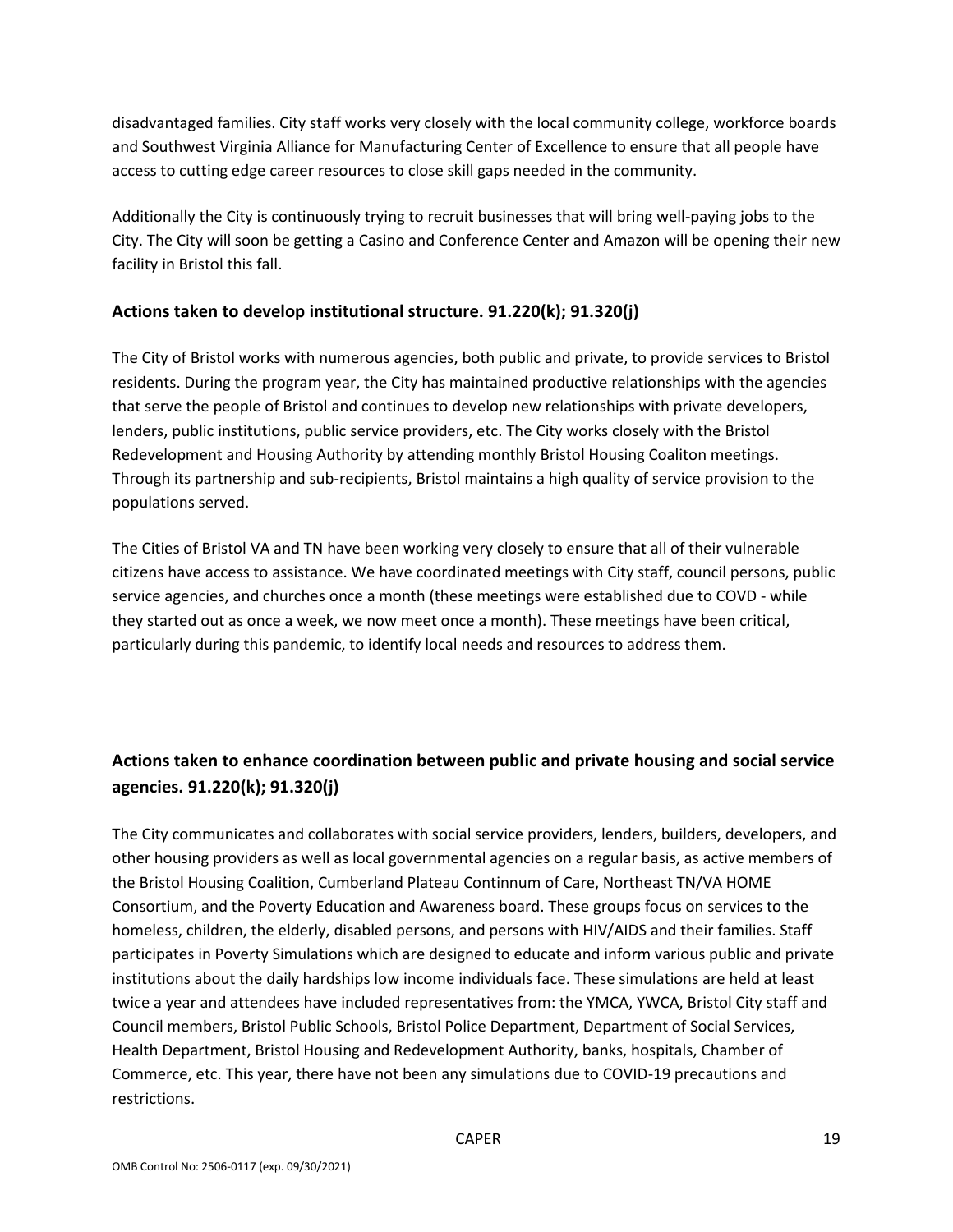# **Identify actions taken to overcome the effects of any impediments identified in the jurisdictions analysis of impediments to fair housing choice. 91.520(a)**

No impediments were identified this past year. The Code Enforcement officer and Community Development Specialist provide renters with access and information pertaining to the Fair Housing Act if they are experiencing issues with their landlords.

Regarding Fair Housing activities, the City always provides its home repair applicants with a Fair Housing booklet and has pamphlets available at City Hall. The City of Bristol carried out two Fair Housing activities this year in partnership with its "sister" city, Bristol, TN. The cities had 6 foot portable banners created to provide fair housing information to residents. It also ran a fair housing ad on a large, wellplaced bill board in the center of the City.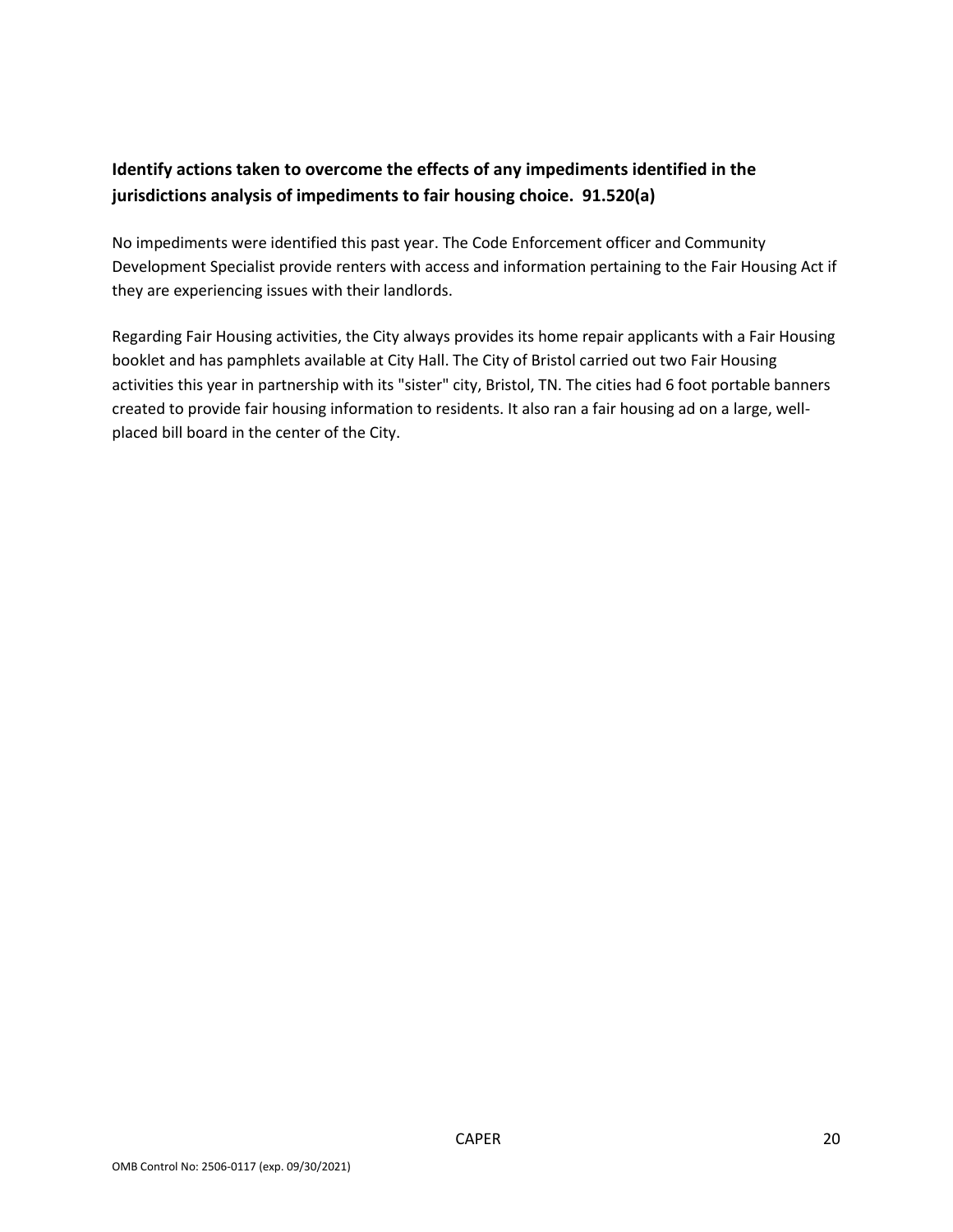# **CR-40 - Monitoring 91.220 and 91.230**

**Describe the standards and procedures used to monitor activities carried out in furtherance of the plan and used to ensure long-term compliance with requirements of the programs involved, including minority business outreach and the comprehensive planning requirements**

The City has written policies and procedures for the CDBG program. The document was updated last year to revise some of the home repair and home maintenance partnership programs, raising grant amounts and placing caps on amounts provided to each homeowner. This manual includes Program Overview, Organizational Structure, Citizen Participation Plan (which was updated this year due to COVID), and Calendar, Consolidated Plan adoption, environmental review records, procurement policies, etc.

The Community Development Specialist continually monitors its public service sub-recipients by ensuring they submit timely and accurate quarterly reports and drawdowns. No issues were identified this year among sub-recipients. Two sub-recipients, Appalachian Independence Center and Bristol Redevelopment and Housing Authority (Project Advance), had program reviews carried out by the Community Development Specialist to ensure accurate procedures, protocols and documents were in place to demonstrate transparency and adherence to CDBG grant requirements.

Regarding homeless activities and objectives, the City's CDBG Home Repair program continues to successfully provide improvements to low income homeowners in the City, enabling them to continue living in their homes in safety and comfort. Many would not have the resources to relocate. Additionally the Community Development Specialist continues to be involved with the initiative to open a homeless day center to serve Bristol. This has proven to be a very trying and difficult project, particularly because of NIMBY issues. The latest efforts are focusing on local church(es) that are already providing some services. Additionally, the Housing Authority has been designated as an EnVision Center which will provide comprehensive case management services to both public housing residents and other vulnerable populations throughout the City; this will positively complement day center services. And Family Promise of Bristol now has a homeless coordinator/case manager who focuses specifically on homeless individuals and their issues.